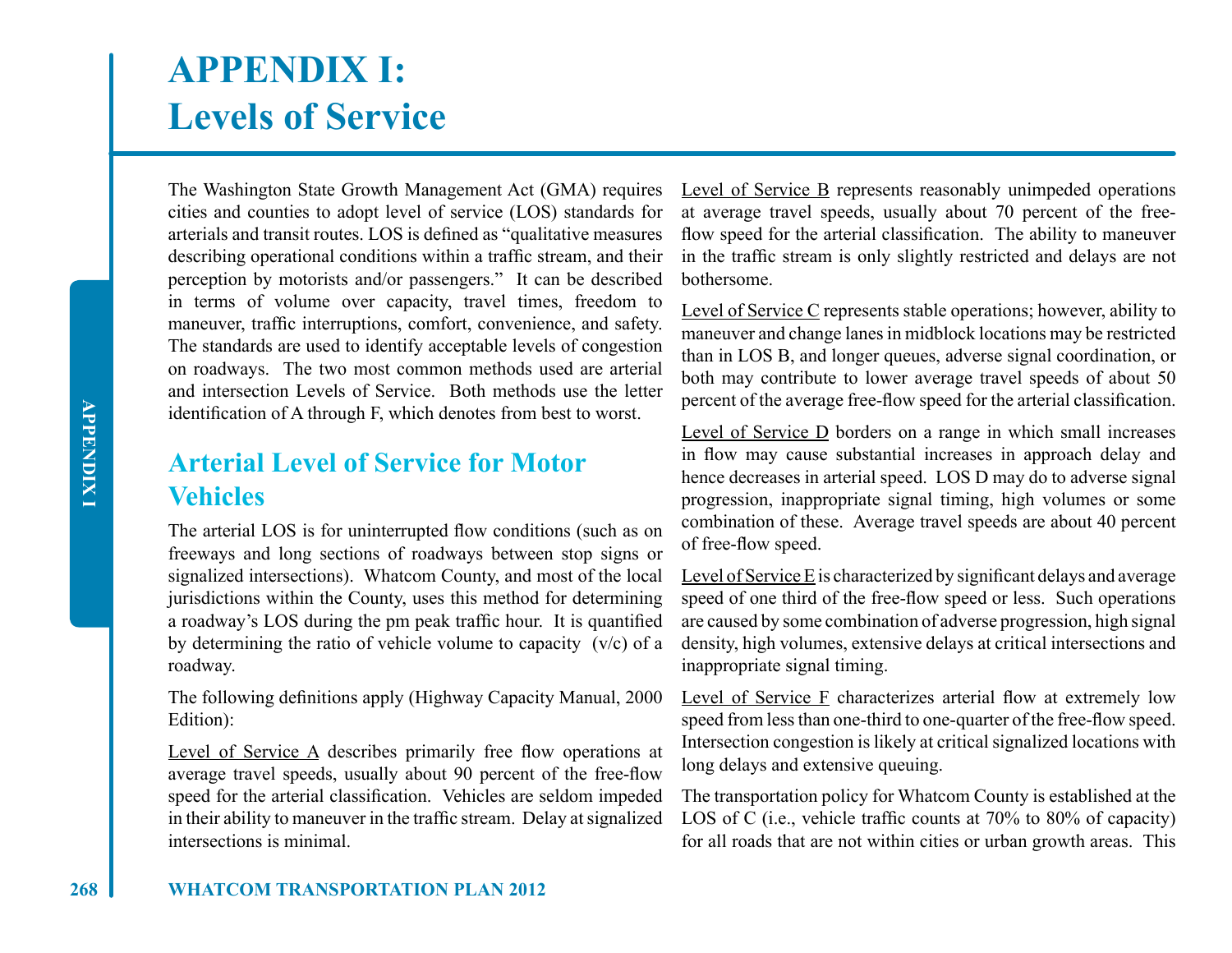results in a v/c ratio of .75 during p.m. peak hours. The policy for some of the cities and urban growth areas is LOS D (i.e., vehicle traffic counts at 80% to 90% of capacity). Due to size, population, large employers, and commuter traffic, Bellingham has a LOS of E (i.e., vehicle traffic counts at 90% to 100% of capacity) for its streets. There are also 14 arterial streets and intersections that are already beyond capacity at p.m. peak hour but have severe constraints for improvement. These unique streets and intersections have a LOS of F. Some additional arterial streets and intersections identified in the Bellingham Comprehensive Plan Transportation Element are forecast to reach LOS F by 2022.

# **Intersection Level of Service for Motor Vehicles**

A different method of determining the accepted LOS is used for intersections. This takes into account a greater number of variables than the arterial method. The Cities of Lynden, Ferndale, and Bellingham have adopted intersection LOS method.

The City of Bellingham has adopted automobile LOS "E" for both arterials segments and intersections. Intersection LOS is not part of Bellingham's concurrency calculations, but is reviewed via traffic studies required by SEPA.

Following are criteria used in the intersection method (Institute of Transportation Engineers, 2nd Edition):

Level of Service A Describes operations with very low control delay, up to 10 seconds. This LOS occurs when progression is extremely favorable and most vehicles arrive during the green phase. Most vehicles do not stop at all. Short cycle lengths may tend to contribute to low delay values.

Level of Service B Describes operation with control delay greater than 10 and up to 20 seconds. This level generally occurs with good progression, short cycle lengths, or both. More vehicles stop than with LOS A, causing higher levels of delay.

Level of Service C Describes operations with control delay greater than 20 and up to 35 seconds. These higher delays may result from only fair progression, longer cycle lengths, or both. Individual cycle failures may begin to appear at this level. The number of vehicles stopping is significant at this level, though many still pass through the intersection without stopping.

Level of Service D Describes operations with control delay greater than 35 and up to 55 seconds. At level D, the influence of congestion becomes more noticeable. Longer delays may result from some combination of unfavorable progression, long cycle lengths, or high v/c ratios. Many vehicles stop and the proportion of vehicles not stopping declines. Individual cycle failures are noticeable.

Level of Service E Describes operations with control delay greater than 55 and up to 80 seconds. This level is considered by many agencies to be the limit of acceptable delay. These high delay values generally indicate poor progression, long cycle lengths, and high v/c ratios. Individual cycle failures are frequent occurrences.

Level of Service F Describes operations with control delay in excess of 80 seconds. This level, considered to be unacceptable to most drivers, often occurs with over saturation, that is, v/c with many individual cycle failures. Poor progression and long cycle lengths may also be major contributing causes to such delay levels.

### **Bicycling Level of Service**

Engineering standards for roadway capacity for motor vehicles are based on systematic vehicle counts. Roadway widths, speed limits, and design of intersections are components in calculation of Level of Service, but these measurements are appropriate for motor vehicles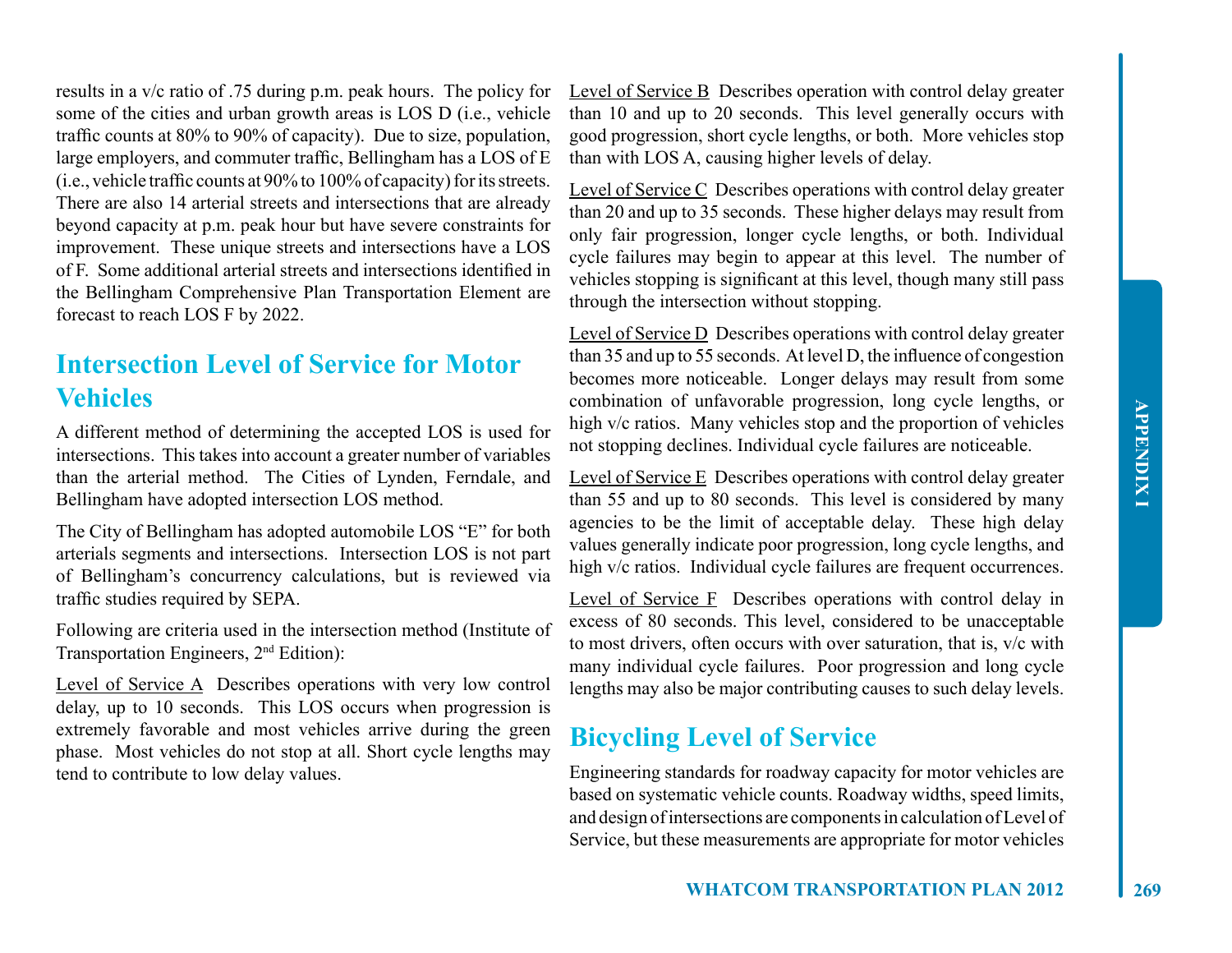and are less appropriate measurements for cycling. A similar measurement and evaluation system for cycling transportation could offer a basis for decisions about when and where to construct changes to the walking and bicycling transportation network.

Level of Service standards for bicycling have been developed to offer a measure by which facilities could be ranked and construction priorities could be established. Level of Service for bicyclists measure different characteristics than capacity and speed. Bicyclists may be well served by a low traffic shared roadway lane in a downtown location but may benefit from a wide shoulder in a higher speed area. Planners, engineers and policy makers can make more efficient investment decisions when measurements become available through a cycling-specific Level of Service calculation.

# **Walking Level of Service**

The 2011 update of the federal Highway Capacity Manual includes a Multi-modal Level of Service rating system that similarly rates facilities for quality of the walking environment. Existing infrastructure can be evaluated based on the presence or absence of these features. Planning and Complete Streets policies can prioritize locations for improvement based on target standards.

### **Level of Service for State Highways**

The Whatcom Council of Governments sets LOS standards for state highways of regional significance which are also referred to as non-highways of statewide significance (SR 11, 542, 544, 547, and 548). The Whatcom Council of Governments set LOS during the peak hour for urban roads at D and for rural roads at C. WSDOT, in consultation with local governments, sets LOS standards for highways of statewide significance (I-5, SR 9, SR 20, SR 539, SR 543, and SR 546).

### **Transit Level of Service**

The WTA strategic plan establishes standards for transit service in the region. Regional and local jurisdictions may refer to WTA strategic plan rather than defining their own LOS standards for transit services.

### **City of Lynden's Level of Service**

As part of the City's 1994 Comprehensive Plan, LOS C was adopted by the City for weekday peak hour traffic on roadways within the City limits. A standard of LOS D was adopted for intersections with the two state highways (Guide Meridian and Badger Road) within the City.

### **City of Ferndale's Level of Service**

The City of Ferndale established intersection LOS, as follows:

- • **Traffic Signals, Roundabouts, and All-Way Stop Controlled Intersections** – LOS C or better based on overall average delay per vehicle.
- • **Unsignalized Two-Way Stop Controlled Intersections**  LOS D or better for worst traffic movement.

The City of Ferndale generally utilizes an intersection Level of Service for automobiles, except along four primary corridors within the City: Main Street/Axton Road, Slater Road, Grandview Road, and Vista Drive. Along these corridors, the average weekday pm peak hour travel speeds are determined and compared against the posted speed limit. LOS C has been adopted throughout the City. For areas measured by corridor travel time, this LOS equates to approximately 50% of the posted speed limit, although sub-segments within the corridor may be allowed to fall to approximately 40% of the speed limit, provided that the overall average maintains an LOS C.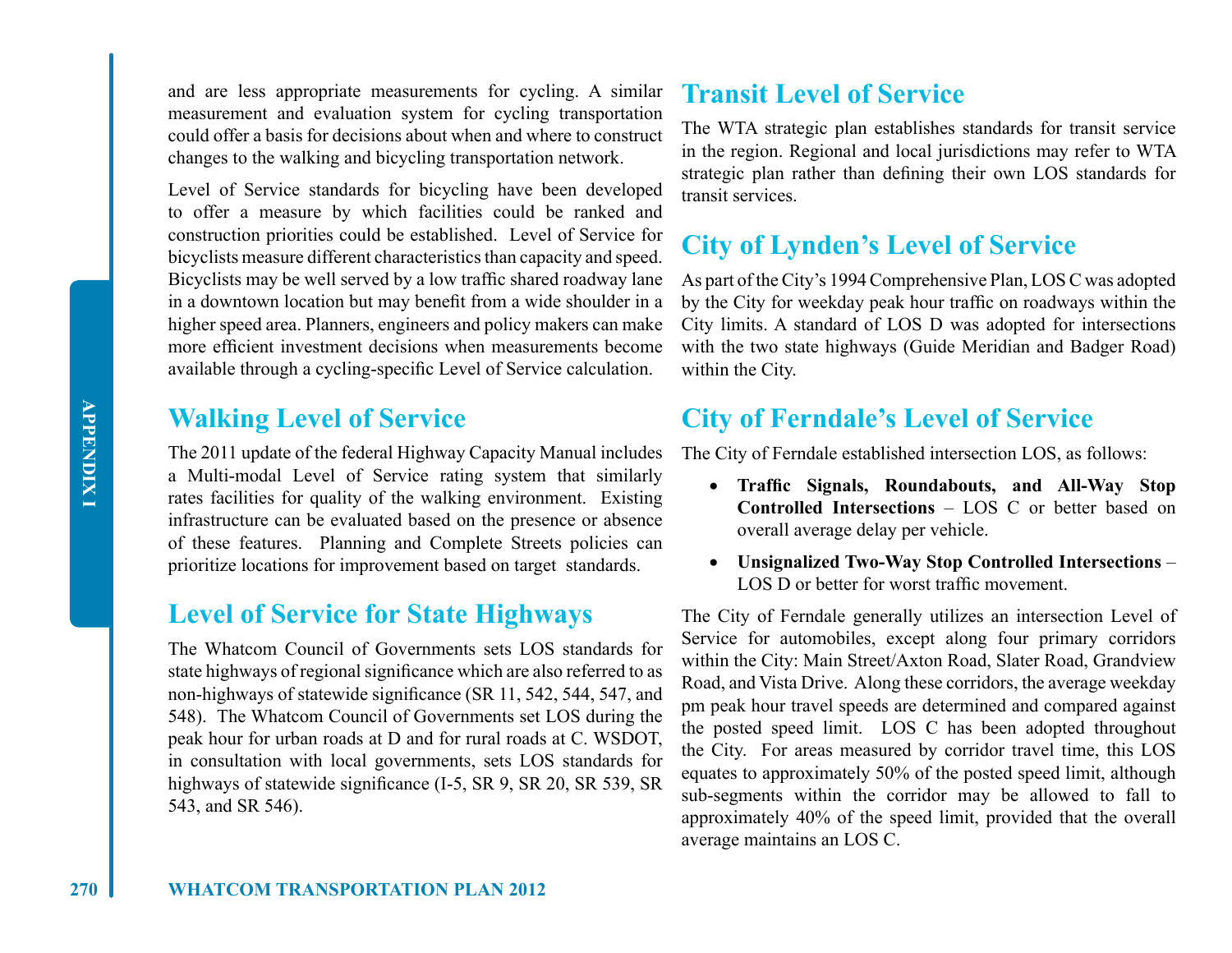# **Whatcom County Level of Service**

The Whatcom County Comprehensive Plan sets an LOS of 0.75 weekday peak hour volume/capacity on collectors and arterials outside urban growth areas, except for designated primary routes, for which an LOS of 0.90 is established. For County collectors and arterials within urban growth areas, the LOS is set at 0.90. The LOS standard can be reduced for a development in urban growth areas if the development provides non-motorized facilities or access to a transit stop within one quarter mile. The County also sets an LOS standard for the Lummi Island ferry: 513 passenger trips annually per capita Lummi Island population.

# **Bellingham's LOS and Multimodal Transportation Concurrency Program**

From June 2007 to January 2009, Bellingham Public Works transportation planners worked to fundamentally change Bellingham's level of service (LOS) standards from auto-centric to multimodal to further support Urban Villages and infill land use policies in the Land Use Element and multimodal transportation policies in the Transportation Element of the Bellingham Comprehensive Plan. BMC 13.70 now measures the availability and adequacy of facilities and service for the four major modes of mobility; pedestrian, bicycle, public transit, and motorized vehicles, throughout Bellingham's transportation network. In recognition of its innovative approach and contribution to furthering the goals of the Washington's Growth Management Act, Bellingham's Multimodal Transportation Concurrency Program received the American Planning Association/Planning Association of Washington Award for Transportation Planning in Washington State in November 2009.

#### **Bellingham's Comprehensive Plan Transportation Element adopts the following LOS:**

**TP-11** Establish Level of Service (LOS) standards for a range of multimodal transportation modes to identify deficiencies and need for improvements.

Bellingham's adopted LOS standard is "**Person Trips Available by Concurrency Service Area**" based on arterial and transit capacity for motorized modes and on the degree of network completeness for pedestrian and bicycle modes, as listed below. The individual thresholds for each transportation mode available in each Concurrency Service Area are listed in Table 1 of BMC 13.70 Multimodal Transportation Concurrency requirements.

### **Motorized Transportation Modes**

- • **Arterial Streets:** Peak Hour LOS Person Trips Available (PTA) during weekday p.m. peak hour based on data collected at designated Concurrency Measurement Points for each Concurrency Service Area;
- • **Transit:** Determine seated capacity, measure ridership, and equate to person trips available via public transit service during weekday p.m. peak hour based on data collected at designated Concurrency Measurement Points for each Concurrency Service Area;

### **Non-motorized Transportation Modes**

- • **Bicycle:** Credit person trips according to degree of bicycle network completeness for designated system facilities/ routes for each Concurrency Service Area;
- **Pedestrian:** Credit person trips according to degree of pedestrian network completeness for designated system facilities/routes for each Concurrency Service Area; and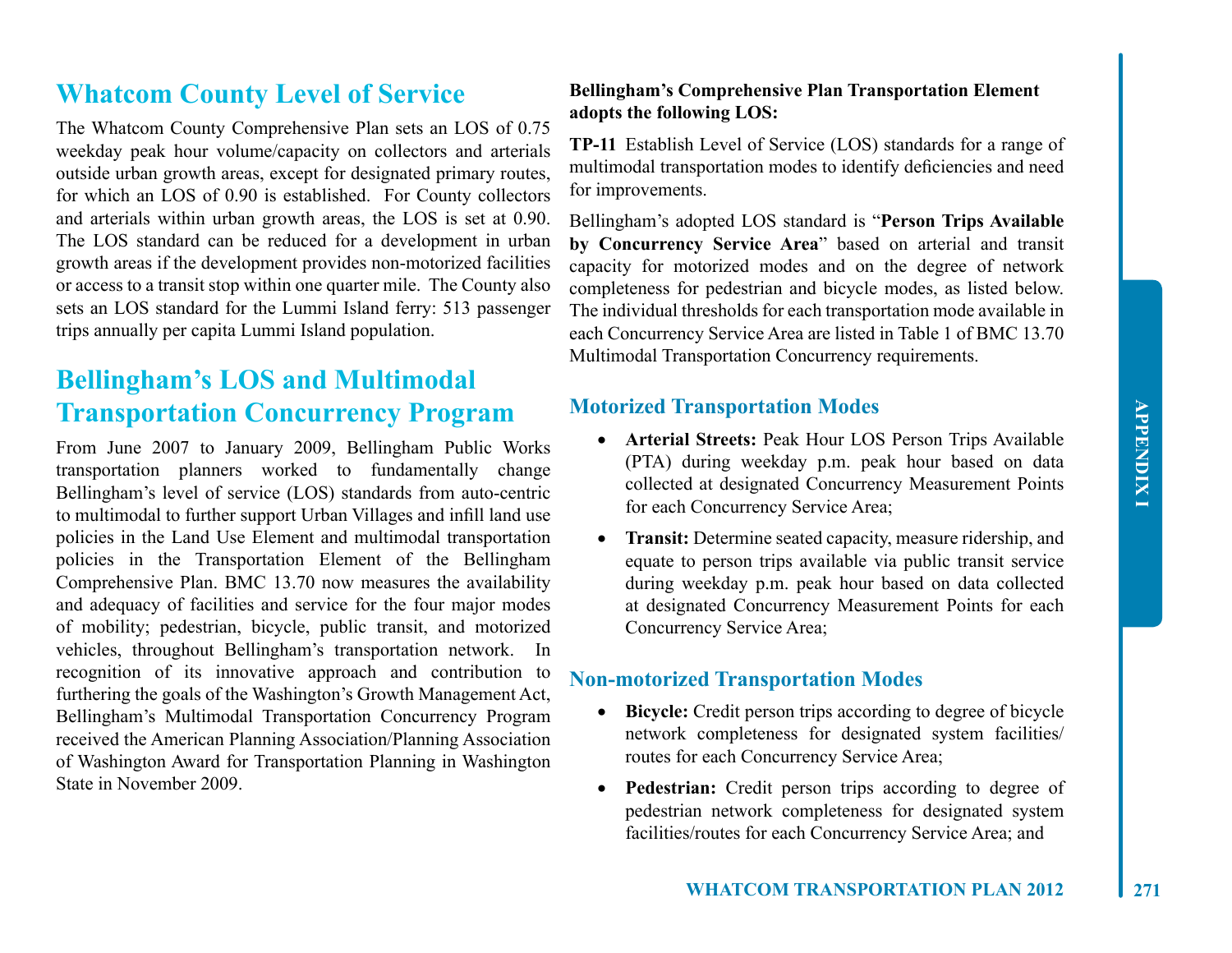**APPENDIX I APPENDIX I**

**Trails:** Credit person trips according to degree of bicycle and pedestrian network completeness, where trails serve a clear transportation function for a Concurrency Service Area.

Bellingham is divided into 16 Concurrency Service Areas (CSA) classified into Types 1, 2, or 3 according to location, land use environment, and availability of multimodal transportation modes.

The intent of BMC 13.70 Multimodal Transportation Concurrency is to further implement the multimodal transportation policies of the Transportation Element and the infill land use strategies of the Land Use Element. Consistent with Washington's Growth Management Act and the Bellingham Comprehensive Plan, the Multimodal Transportation Concurrency methodology promotes infill development where the greatest degree of multimodal transportation facilities are already available or have funding secured for construction.

#### **Concurrency Service Area (CSA) Classifications**

**Type 1 CSA** *(Green)* are Urban Villages with adopted Master Plans (Downtown, Old Town, Samish, and Barkley) or active planning processes leading toward the adoption of a Master Plan (Fountain). Type 1 CSA are characterized by a high percentage of pedestrian and bicycle facilities, high frequency transit service, and higher density land uses with a good mix of services. WWU (CSA #5) is an exception and is classified as "Type 1 Institutional" due to the extremely high transit service and ridership, campus parking limitations, and the adopted WWU Institutional Master Plan The combination of land use characteristics and availability of transportation alternatives in Type 1 CSAs generally creates a lower degree of reliance on the private automobile for transportation mobility.

### **Figure 19. Bellingham's 16 Concurrency Service Areas (CSA)**

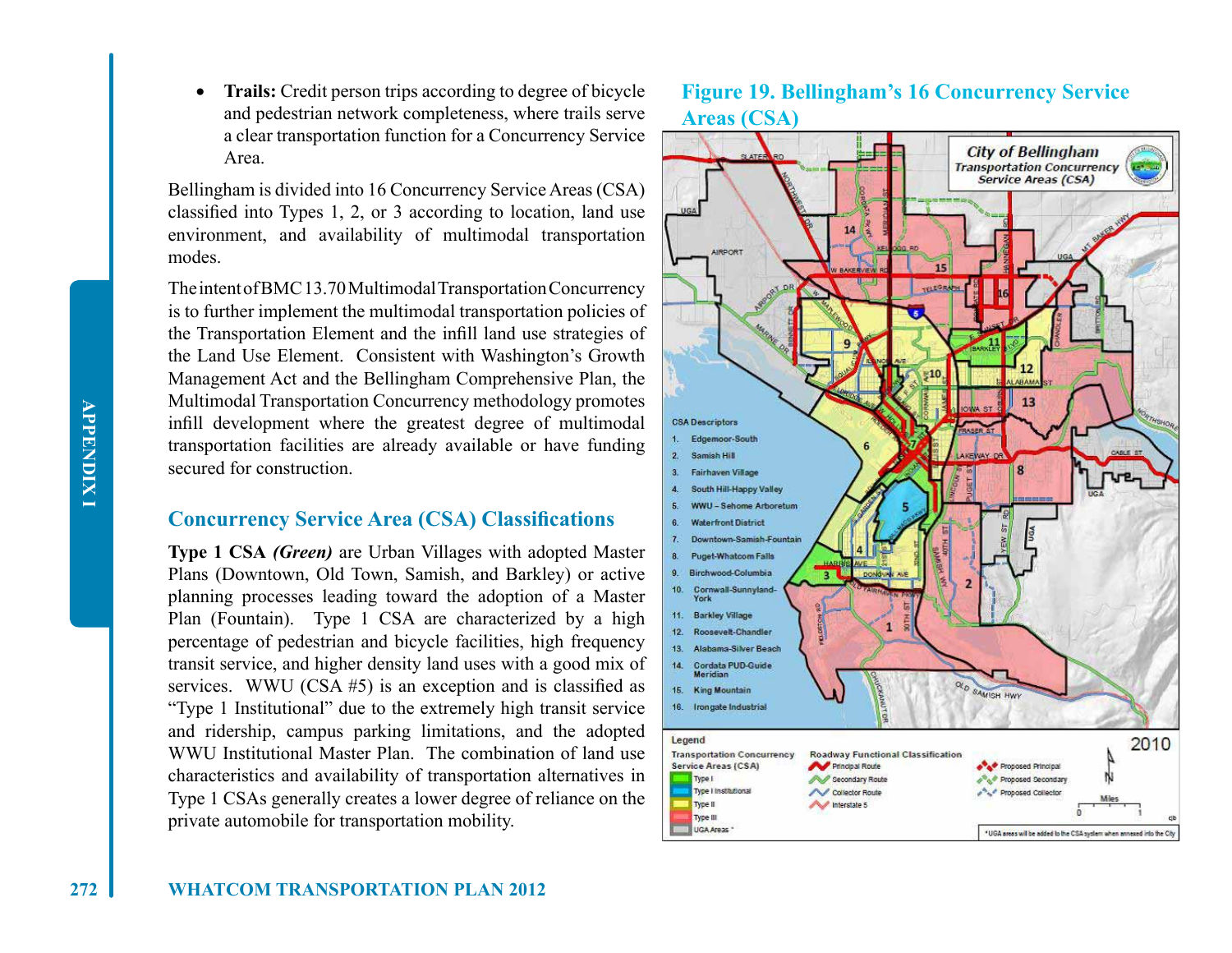**Type 1A CSA** *(Blue)* are areas that have very similar transportation characteristics to Type 1 CSA's (Green), but have different land use characteristics in that they are primarily "Institutional Uses" and/ or have "Institutional Master Plans (IMP)." Western Washington University (WWU-CSA 5) is the only Type 1A CSA at present, but the Saint Joseph's Hospital campus area, the Whatcom Community College campus area, and the Bellingham Technical College (BTC) campus area are all potential future Type 1A (Blue) CSA's.

**Type 2 CSA** *(Yellow)* are essentially transition areas between Urban Villages and outlying suburban areas. With the exception of the Roosevelt-Chandler CSA #12, Type 2 CSAs are located west and south of Interstate 5. Type 2 CSA are generally characterized by grid pattern residential streets, a moderate percentage of pedestrian and bicycle facilities, some high frequency transit service, and moderate density land uses that are primarily residential with a smaller degree of mixed uses and neighborhood commercial services. The combination of land use characteristics and availability of transportation alternatives in Type 2 CSAs generally creates a moderate degree of reliance on the private automobile for transportation mobility.

**Type 3 CSA** *(Red)* are located furthest from the urban core at the outer edges of Bellingham and, with the exception of Edgemoor-South CSA #1, are primarily located east and north of Interstate 5. Type 3 CSA are characterized by a low percentage of pedestrian and bicycle facilities, moderate to low transit service availability, moderate to low density land use with a small to non-existent degree of mixed uses. The combination of land use characteristics and availability of transportation alternatives in Type 3 CSAs generally creates a higher degree of reliance on the private automobile for transportation mobility.

In order to promote infill development where adequate multimodal transportation facilities already exist, higher emphasis and Person Trip Availability is awarded to Type 1 CSAs, moderate emphasis and Person Trip Availability is awarded to Type 2 CSAs, and lower emphasis and Person Trip Availability is awarded to Type 3 CSAs. This is done through weighting factors called "Policy Dials" adopted in BMC 13.70 Table below.

**Table 27: Multimodal transportation policy dials applied to land use environments**

|                                                             | <b>Transportation Concurrency Service Areas</b> |              |        |
|-------------------------------------------------------------|-------------------------------------------------|--------------|--------|
| Mode                                                        | Type 1                                          | Type 2       | Type 3 |
| <b>Motorized</b>                                            |                                                 |              |        |
| Auto                                                        |                                                 |              |        |
| Mode weight factor                                          | 0.7                                             | 0.8          | 0.9    |
| Transit                                                     |                                                 |              |        |
| Mode weight factor                                          | $\mathbf{1}$                                    | $\mathbf{1}$ | 0.8    |
| Non-Motorized                                               |                                                 |              |        |
| Pedestrian                                                  |                                                 |              |        |
| Percent threshold for minimum system complete               | 50%                                             | 50%          | 50%    |
| Person trip credit for 1% greater than minimum<br>threshold | 20                                              | 20           | 20     |
| Mode weight factor                                          | $\mathbf{1}$                                    | 0.9          | 0.8    |
| <b>Bicycle</b>                                              |                                                 |              |        |
| Percent threshold for minimum system complete               | 50%                                             | 50%          | 50%    |
| Person trip credit for 1% greater than threshold            | 20                                              | 20           | 20     |
| Mode weight factor                                          | $\mathbf{1}$                                    | 0.9          | 0.8    |
| <b>Multi-Use Trails</b>                                     |                                                 |              |        |
|                                                             | 10                                              | 10           | 10     |
| Person trip credit for 1% greater than threshold            |                                                 |              |        |
| Mode weight factor                                          | $\mathbf{1}$                                    | 0.9          | 0.8    |

Source: City of Bellingham

Calculations to establish the number Person Trips Available for each CSA are made as follows:

#### **Motorized Vehicle Person Trips Available**

The City regularly collects vehicle traffic counts at designated Concurrency Measurement Points on arterials streets serving Concurrency Service Areas (CSA). Vehicle traffic volumes are converted to person trips using local and national data for average car occupancy rates. Motorized vehicle person trips are then used as one variable to calculate total Person Trips Available within each Concurrency Service Area (CSA). Adjustments are made based on the directional use of the corridor.